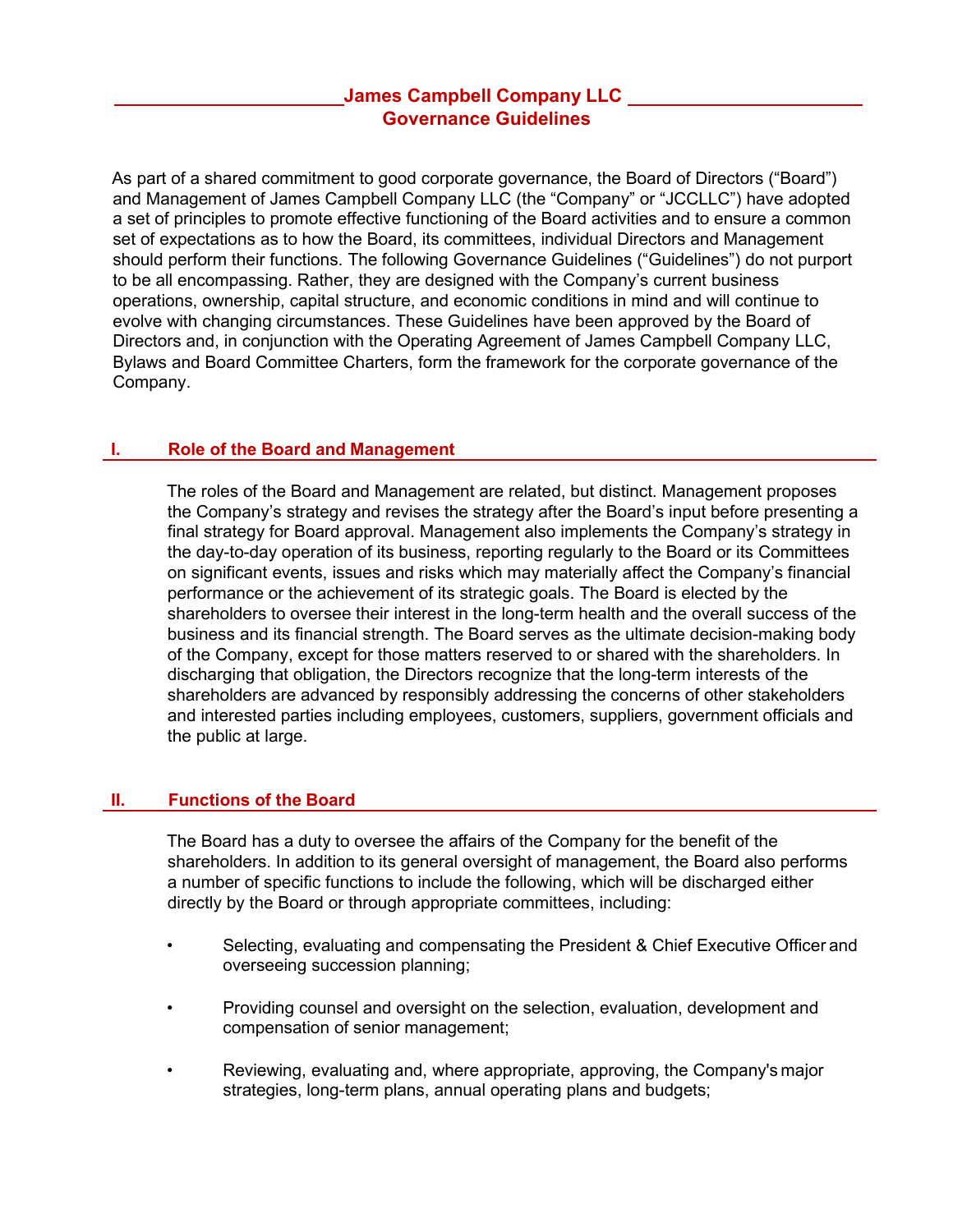- Overseeing Company performance against broad financial objectives;
- Overseeing the Company's risk policies and procedures (including market, credit and operational risks), assessing major risks facing the Company and reviewing options for their mitigation;
- Providing advice and counsel to the President & Chief Executive Officer and other senior management;
- Overseeing the integrity of the Company's financial reporting process and the adequacy of accounting, financial and internal controls; and
- Evaluating the overall effectiveness of the Board and its committees, as well as evaluating and recommending appropriate candidates for election as Directors.

### **III. Composition of the Board**

# **A. Size of Board**

The size of the Board should facilitate substantive discussions of the whole Board in which each Director can participate meaningfully. The Board is currently comprised of seven Directors. The Company's Operating Agreement and Bylaws permit the Board to change its size to not less than seven Directors and not more than nine Directors.

### **B. Selection of Directors and Board Composition**

Directors are elected each year by the Company's shareholders at the annual meeting of shareholders. The Board recommends to the shareholders a slate of nominees for election at the annual meeting. Between annual meetings, the Board may elect replacement Directors to fill vacancies on the Board until the next annual meeting of shareholders. The Nominating & Governance Committee, with input from the President & Chief Executive Officer, selects and recommends to the Board Director candidates for inclusion in the Board's slate of nominees at the annual meeting or for election by the Board between annual meetings. Shareholder(s) holding at least 15 percent of the outstanding shares of the Company may also nominate persons for election as Directors. The composition of the Board should encompass a broad range of skills, expertise, industry knowledge, backgrounds and relationships useful to the Company's business. Members of the Board should have the highest professional, business and personal ethics and values. Members of the Board should be committed to achieving sustainable long-term growth and Ordinary Net Income to enhance the Company's diversified real estate portfolio.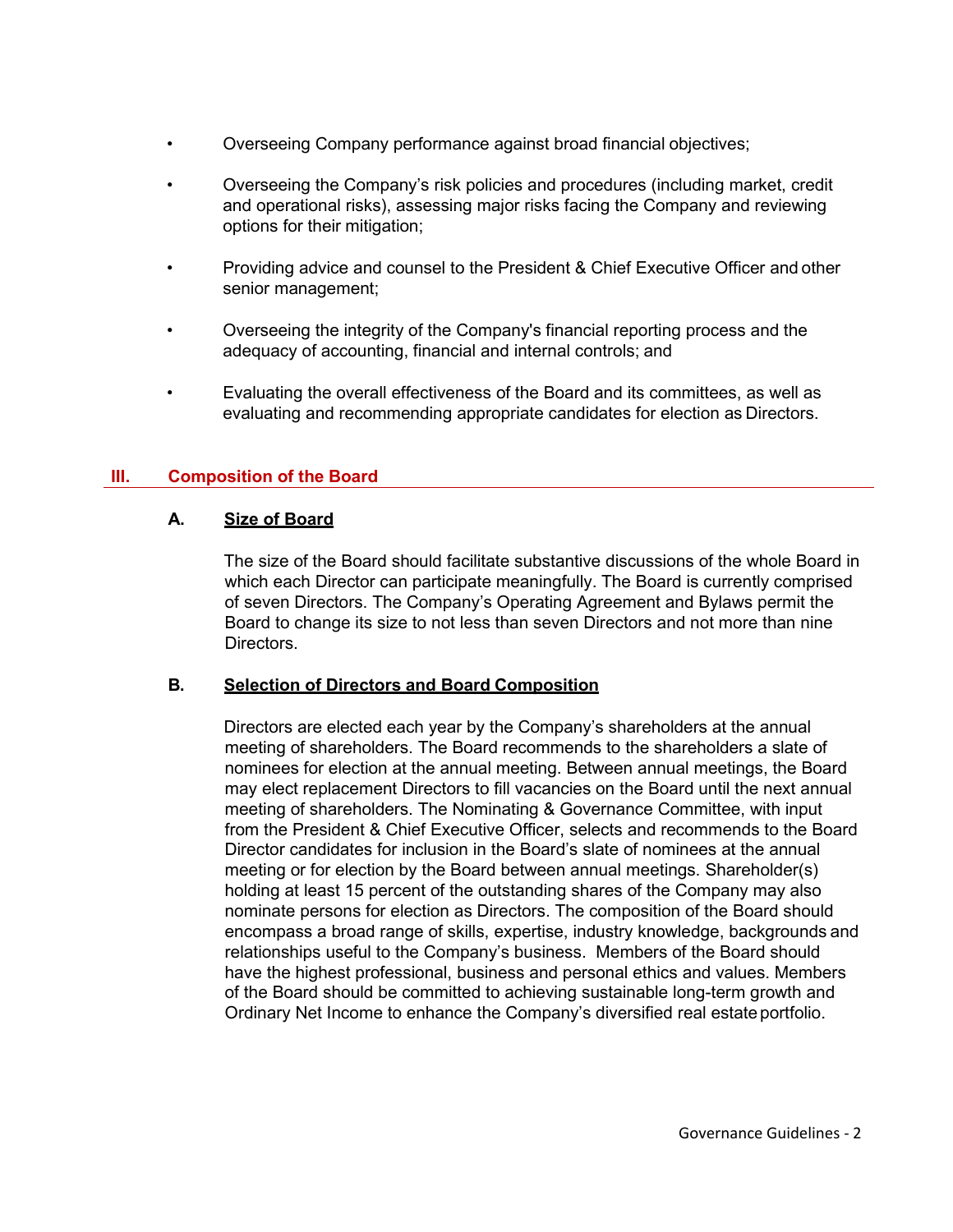# **C. Director Independence**

A majority of the Directors shall be "Independent." A Director is "Independent" if he or she satisfies the requirements for Director independence established by the Operating Agreement of the James Campbell Company LLC.

# **D. Director Expectations and Qualification Standards**

The primary responsibility of the Directors is to exercise their business judgment in the best interests of the shareholders of the Company. The Board has developed a number of specific expectations of Directors to promote the accomplishment of this responsibility and the efficient conduct of the Board's business.

# 1. Attendance

All Directors should make every effort to attend every meeting of the Board and every meeting of committees of which they are members.

### 2. Participation in Meetings

Each Director should be sufficiently familiar with the business of the Company, including its assets, liabilities, capital structure, risks and the competition it faces, to ensure active and effective participation in the deliberations of the Board and each committee on which he or she serves. Directors should also study the materials provided by Management and advisors in advance of the meetings of the Board and its committees and should arrive prepared to discuss the issues presented.

### 3. Service on Other Boards

The Board does not have a policy limiting the number of other boards of directors upon which a Director may sit; provided, however, that sitting on another company's board of directors should not create a conflict of interest or impair the Director's ability to devote sufficient time to carry out his or her duties as a Director of the Company. All Directors should consult with the Nominating & Governance Committee prior to joining the board of another company (other than boards of not-for-profit entities). The Nominating & Governance Committee will periodically review all Directors' outside board memberships.

### 4. Change in Job Responsibility

Directors who experience a material change in their job responsibility shall offer to resign from the Board. The Nominating & Governance Committee, after reviewing the appropriateness of continued Board service under these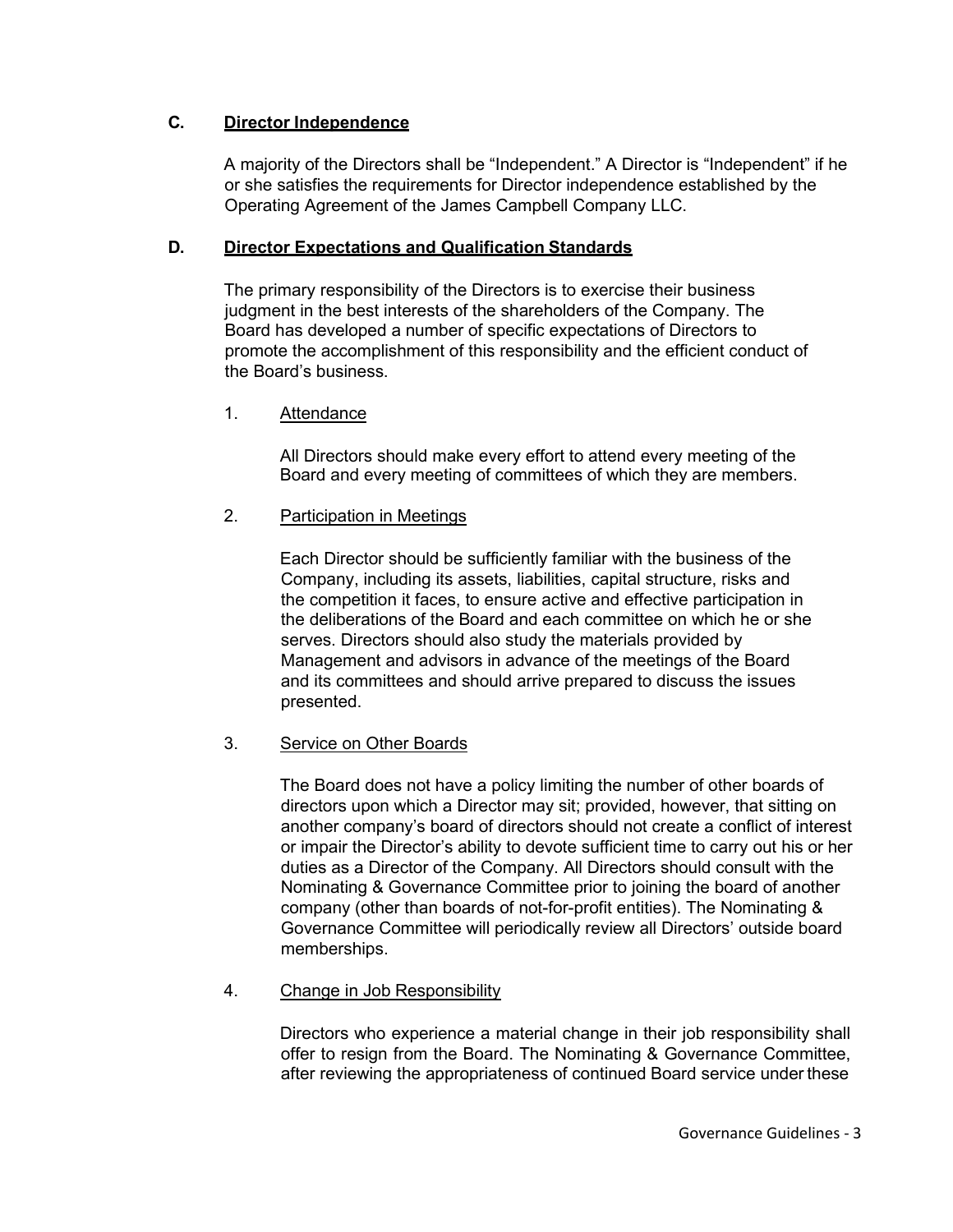circumstances, and with input from the President & Chief Executive Officer, will recommend whether the Board should accept such resignation.

# 5. Retirement

Pursuant to the Company's Bylaws, a Director shall not be older than age72 on the date of his or her election or appointment to the Board, except as may be otherwise determined by the Board on a case-by-case basis.

### 6. Resignation of Employee Directors

The President & Chief Executive Officer shall offer to resign from the Board when he or she ceases to be an employee of the Company. The Nominating & Governance Committee, after reviewing the appropriateness of continued Board service under these circumstances, will recommend whether the Board should accept such resignation. Any other employee Director shall resign from the Board when he or she ceases to be an employee of the Company.

# 7. Contact with Management

All Directors are invited to contact the President & Chief Executive Officer at any time to discuss any aspect of the Company's business. The Board expects that there will be frequent opportunities for Directors to meet with the President & Chief Executive Officer and other members of Management, either in Board and committee meetings, or in informal events organized by the President & Chief Executive Officer. Directors will also have complete access to other members of Management and should use judgment to be sure that contacts with other members of Management are not distracting to the business operations of the Company.

### 8. Access to Independent Advisors

The Board and each committee are entitled to retain, at the Company's expense, such independent counsel and other advisors as it may deem necessary or advisable to carry out its duties.

### 9. Confidentiality

The proceedings and deliberations of the Board and its committees are confidential. Each Director has a fiduciary obligation to maintain the confidentiality of information received in connection with his or her service as a Director.

### **E. Chair of the Board**

The Board elects the Chair of the Board. The Board has no policy with respect to the separation or combination of the Chair and President & Chief Executive Officer offices.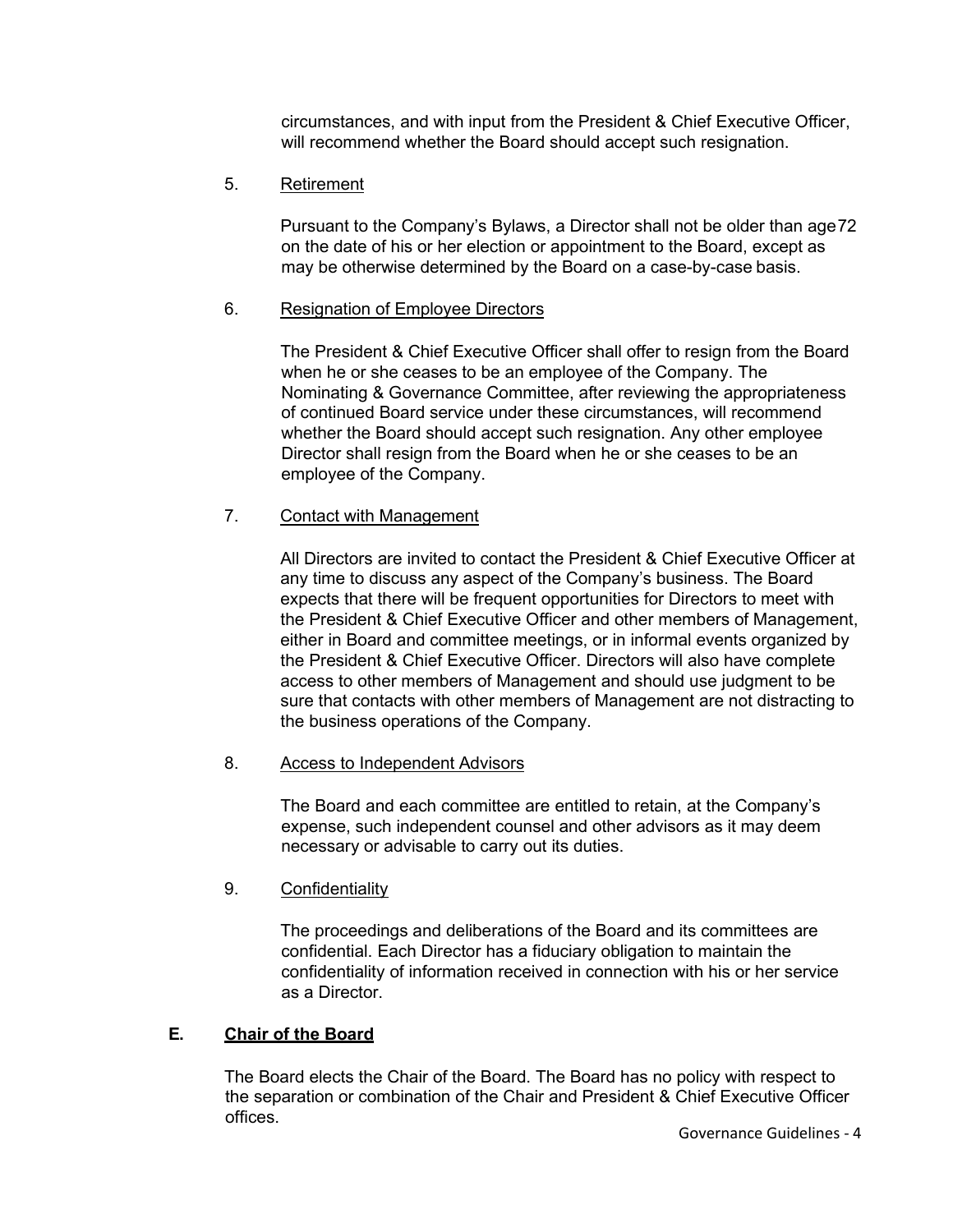### **IV. Committees of the Board**

#### **A. General**

The Board shall, at all times, have an Audit Committee, Compensation Committee and Nominating & Governance Committee. The Board, from time to time, may establish such additional committees as it deems appropriate. Each committee has a charter setting forth its purpose, authority and responsibilities, as well as the qualifications for committee membership.

#### **B. Committee Membership**

The Board of Directors shall appoint the Chairs of the Committees who shall be Independent Directors. The Board of Directors shall appoint the remaining members of the Committee, upon the recommendation of the Nominating & Governance Committee.

### **V. Conduct of Meetings**

#### **A. Meeting Schedule and Agenda**

The Chair of the Board will establish a schedule of Board meetings. Special Board meetings may be called at any time in the manner set forth in the Bylaws. The Chair of the Board will develop the agenda for each meeting. Any Director may place an item on the Board agenda at any time.

The Chair of each committee, in consultation with the committee members and the appropriate members of management, will establish a schedule of committee meetings. Special committee meetings may be called at any time in the manner set forth in the committee Charters. The Chair of each committee, in consultation with the appropriate members of management, will develop the agenda for each committee meeting. Any Director may place an item on the agenda of any committee at any time.

### **B. Advance Distribution of Materials**

Board and committee meeting materials will, whenever possible, be distributed to the Directors in advance of the meetings in ample time for review, and Directors are expected to review these materials prior to the meeting.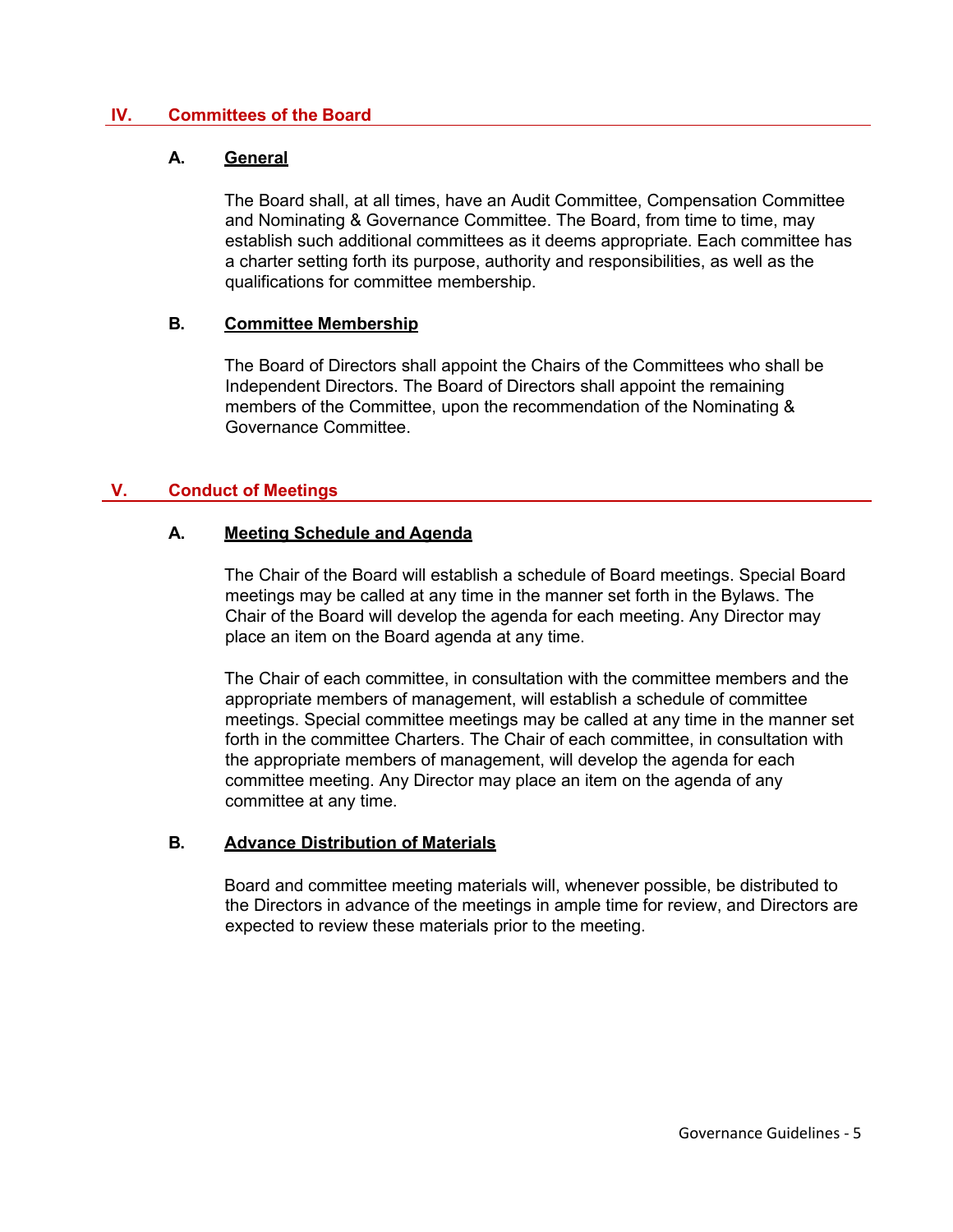### **C. Executive Sessions of Non-Management Directors**

The non-management Directors will meet in executive sessions as frequently as necessary to properly discharge their responsibilities. These non-management executive meetings may be called at the request of any Director to the Chair of the Board or the Chair of the Nominating & Governance Committee. Executive Sessions shall be presided over by a "presiding Director." The Chair of the Board or Chair of the Nominating & Governance Committee shall serve as the "presiding Director" unless another Director is so designated by a majority of the nonmanagement Directors present at the Executive Session. In the absence of the Chair of the Board or the Chair of the Nominating & Governance Committee, a majority of the non-employee Directors present at the Executive Session shall designate the "presiding Director." The attendees at an Executive Session may invite others to participate in all or part of their meetings, including outside advisors or members of management. Formal deliberations or decisions concerning the business and affairs of the Company shall occur only during regular or special meetings of the Board, and not at Executive Sessions.

### **VI. Board Interaction with Customers, Community Members, Press, Etc.**

The Board believes that management speaks for the Company. Individual Board members may, from time to time, meet or otherwise communicate with various constituencies that are involved with the Company, but it is expected that Board members would do this with the knowledge of management and, in most cases, only at the request of management.

#### **VII. Business Plan**

The Board will review the Company's Business Plan budgets and strategies on at least an annual basis and periodically review individual business unit plans and strategies.

### **VIII. Annual Performance Evaluation**

The Board and each of its committees will conduct an annual self-evaluation of its performance. The Nominating & Governance Committee is responsible for oversight of the evaluation process.

### **IX. Director Compensation**

The independent Directors, upon recommendation of the Compensation Committee, determine the form and amount of Director compensation.